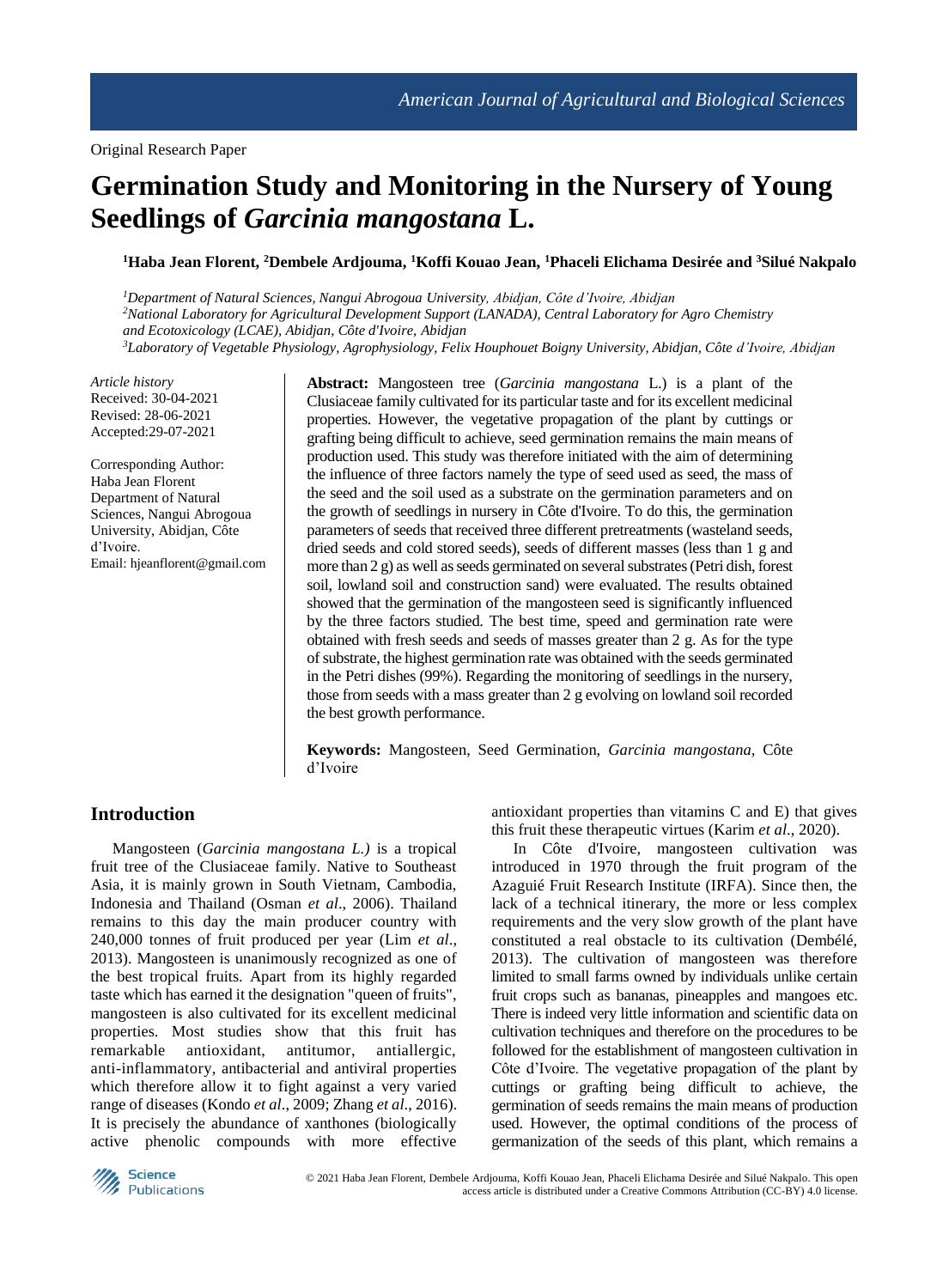very essential stage in the establishment of its culture, remain unknown. According to Bourdeaut and Moreuil (1970) the germination success rate in the mangosteen tree would depend on the one hand on the edaphic parameters and on the other hand on the type of seed used as seed. In such a context it is necessary to have precise information on the factors favoring a better germination of the seed of *Garcinia mangostana* L. Specifically it will be for us to determine the influence of the type of seed used as seed, the mass of the seed and the soil used as a substrate on the success rate of germination and on the growth of seedlings in the nursery.

# **Materials and Methods**

# *Study Area*

The study was carried out in the locality of Azaguié located in the south-east of Côte d'Ivoire, about 40 km north of the District of Abidjan. The town's geographic coordinates are 5° 35 and 6° 15 North latitude and 3° 55 and 4° 40 West longitude (N'guessan, 2015). The locality of Azaguié is subject to a humid tropical climate of the Attiean type. It has two rainy seasons alternated by two dry seasons. The average rainfall in this region oscillates between 1250 and 1500 mm for an average annual temperature of 28°C (Ahoussi *et al*., 2013). This locality is characterized by a strong predominance of modern farms.

## *Biological Material*

The plant material used consisted of *Garcinia mangostana* seeds from healthy fruits harvested manually from 10-year-old mangosteen trees identified for their productivity and seed qualities. These seeds were extracted from the fruits harvested during the month of May of the year 2020. The seeds used were selected by manual sorting according to their vigor and their physiological state (Fig. 1).

#### *Factors Studied*

The influence of three abiotic factors on the germination capacity of *Garcinia mangostana* seed has been studied. This concerns the type of seed used as seed, the mass of the seeds and the nature of the substrate.

# *Influence of the Type of Seed*

For the evaluation of this factor, *Garcinia mangostana* seeds received three pretreatments. These include drying in the shade at room temperature for 14 days, cold storage at - 4°C for 30 days and freshly harvested seeds. The average masses of the fresh and dried seeds were respectively  $1.8\pm0.03$  g and  $0.85\pm0.015$  g, i.e., a variable humidity level of 52.77%.

#### *Influence of Seed Mass*

The effect of seed mass was evaluated by composing two batches of seeds of different mass. Seeds with a mass of less than 1 g were used as a small seed and those with a mass greater than 2 g were used as a large seed. The mean masses

of the seeds used were respectively  $0.92\pm0.22$  g for the small seeds and  $2.4\pm0.14$  g for the large seeds.

## *Influence of Nature and Substrate*

Seeds were first germinated in Petri dishes in laboratory then by direct sowing in three types of substrates including forest soil and lowland soil (main soils recommended for growing mangosteen) and sand construction (known to be good for the pre-germination of seeds (Bita *et al*., 2017). The soils used were collected at the experimental site, one in a lowland sheltering producing mangosteen trees and the other in the forest undergrowth. The sand used was fine sand from the bottom of the lagoon waters.

#### *Experimental Setup*

Germination in the laboratory was carried out in transparent plastic mini-trays (15 cm wide, 25 cm long and 7.5 cm high) used as culture medium. The inside of the tanks was covered with blotting paper and then soaked in bi-distilled water and fresh mangosteen seeds were germinated in these media without prior pretreatment (Dembélé, 2013). Ten seeds were placed in each hermetically sealed mini-trays and stored at room temperature, protected from light. The germination parameters of 150 seeds placed in 15 trays were evaluated on this substrate.

For the tests carried out in the three types of soil, soils from forest, lowland as well as construction sand were used. Perforated polyethylene bags of approximately 10 holes 4 mm in diameter were filled with each type of substrate. They were carefully arranged in rows of 10 separated by 15 cm under a shade. Spaces of 60 cm have been planned between the lines to allow easier circulation during watering. One mangosteen seed was added to each sachet on the same day to a depth of approximately 2 cm. The device thus constituted was subject to regular watering in order to maintain constant humidity in the environments (Bourdeaut and Moreuil, 1970; Laouali *et al*., 2015). For each type of seed and soil, the germination parameters of 100 seeds were evaluated.

#### *Parameters Evaluated*

The agronomic parameters of germination namely Germination Delay (GD), Germination Rate (GR), Speed of Germination (SG) and seedling *Survival Rate* (SR) were evaluated over 30 days.

#### *Germination Delay (GD)*

Germination delay is the time between sowing the seeds and observing the first germination. It was determined for each type of seed and substrate. This parameter was evaluated taking into account the first day after sowing.

#### *Germination Rate (GR)*

Germination rate assessment consisted of determining the germination potential of the mangosteen seeds. This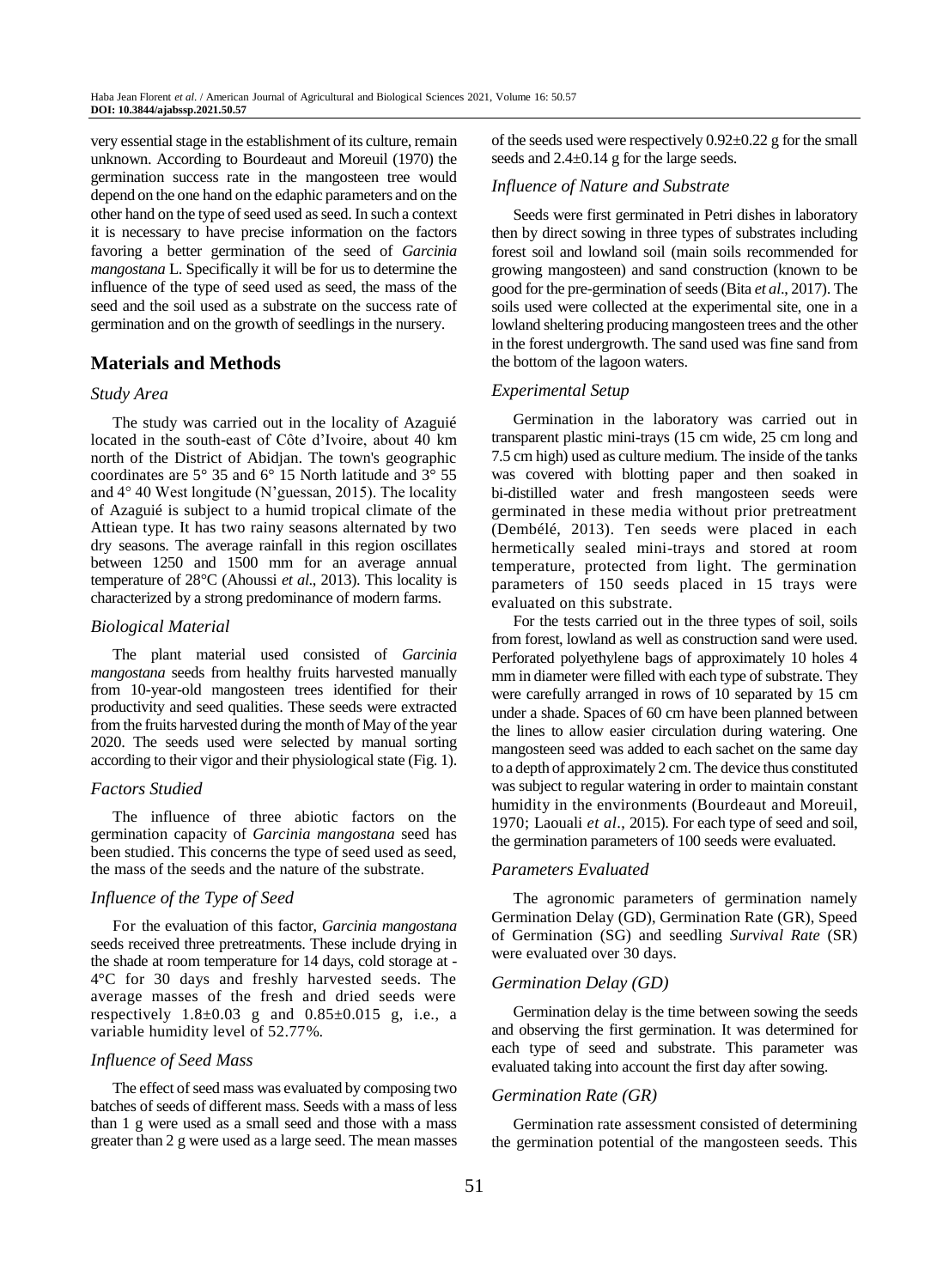parameter was measured by taking the ratio of the number of seeds having germinated by the total number of seeds sown. For the test carried out in the laboratory, the radicle emission was retained as the germination criterion (Bamba *et al*., 2018). As for the test by direct sowing, the emergence of seedlings was considered as the germination criterion. The germination rate was determined using the following formula 1:

$$
GR = \frac{n}{N} \times 100\tag{1}
$$

Where:

 $GR = Germanization rate (%)$  $N =$  number of sown seeds  $n =$  number of germinated seeds

# *Speed of Germination (SG)*

Speed of germination was also evaluated. It consisted in determining the Mean Germination Time (GMT) which corresponds to the time after which 50% of the seeds germinated. This parameter was evaluated for each substrate and each type of seed (Berka *et al*., 2001). This germination rate was calculated using the following formula 2:

$$
SG = \sum_{i=1}^{i=n} \frac{ni \times ti}{N}
$$
 (2)

Where:

 $SG = Average time of germination$  $Ni =$ The number of germinated seeds at time ti  $N =$ The number of germinated seeds at the end of the trial

# *Survival Rate (SR)*

Three months after the emergence of the seedlings, the wilted and stunted plants were discarded in order to retain the more vigorous ones which are considered viable

young plants. This parameter was calculated according to the following formula 3:

$$
SR = \frac{NP}{NG} \times 100\tag{3}
$$

Where:

*SR* = Survival rate, *NP* = Number of viable plants, *NG* = Total number of plants resulting from germination

## *Monitoring of Seedling Growth in Nurseries*

Seedlings were monitored in order to study the growth of the mangosteen tree in the nursery. The influence of seed mass and type of substrate on plant growth was evaluated. Young plants from seeds with a mass less than 1 g and greater than 2 g as well as those which germinated on the two types of soil were followed for 24 weeks (6 months). The growth parameters evaluated were:

- Stem height (measured weekly with a ruler graduated to the millimeter),
- leaf length and width (measured weekly with a ruler graduated to the millimeter),
- the length of the main root (measured at the end of the test with a ruler graduated to the millimeter)

# *Statistical Analysis*

The data obtained were subjected to statistical analyzes. The XLSTAT software was used for this purpose. One-way Analysis of Variance (ANOVA) and Student's t-test were used to assess the significant effect of different treatments on the germination and growth parameters of young plants. In the event of a significant difference, multiple comparisons of the means were carried out using the Tukey test at the 5% level and when the conditions for normality were not met, the Mann-Whitney U test (nonparametric) allowed further analyzes.



**Fig. 1:** Seeds of *Garcinia mangostana*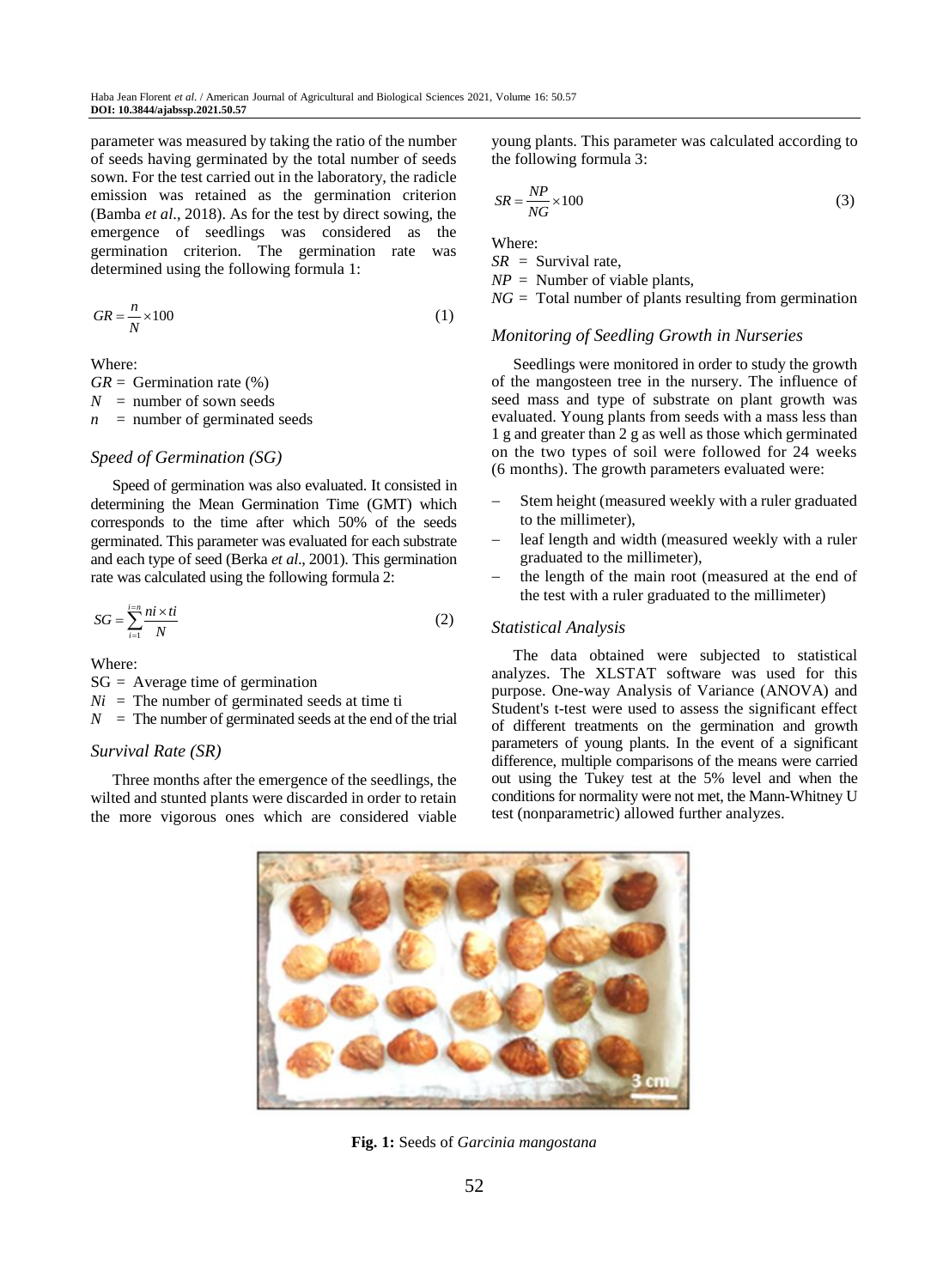# **Results**

#### *Influence of Seed Type on Germination Parameters*

#### *Germination Delay (GD)*

Of the three types of seeds namely Fresh Seeds (FS), Frozen Seeds (FrS) and Dried Seeds (DS), fresh seeds recorded the best germination time which is 16 days. Seeds stored in the freezer had a germination time of 18 days. With shade-dried seeds, the germination time was 20 days.

#### *Germination Rate (GR)*

Analysis of the results revealed that the cumulative germination rate 30 days after sowing is significantly affected by the nature of the seed. Indeed, the highest germination rate (80%) was obtained with fresh seeds. According to Tukey's HSD test, this value is significantly different from that obtained with dried seeds (60%). As for seeds stored in the freezer, they recorded the lowest germination rate (42.5%). This rate is statistically different from the rates recorded with the two previous types of seeds.

#### *Speed of Germination (SG)*

The germination rate determined through the mean germination time was 16.5 days for fresh seeds and 22.5 days for dried seeds. This rate could not be determined for seeds stored in the freezer due to the germination rate of less than 50%. The mean germination times obtained with the two types of seeds are significantly different according to Student's *t* test. The curve of the cumulative germination rate as a function of the number of days after sowing is shown in Fig. 2.

## *Survival Rate (SR)*

Evaluation of the survival rate of seedlings from seed types revealed that this parameter is weakly influenced by pretreatment. This rate was 99.33% for all seedlings that germinated. Dried seeds were the only ones with death rates. However, this rate was relatively low (2%).

#### *Influence of Seed Mass on Germination Parameters*

#### *Germination Delay (GD)*

The evaluation of germination delay showed that the first seedlings of *Garcinia mangostana* seeds appear 14 and 16 days later, respectively with seeds having a mass greater than 2 g and those having a mass less than 1 g. This result reflects a slight influence of the mass of the seed on the germination delay.

#### *Germination Rate (GR)*

Unlike the germination delay, the germination rate was significantly influenced by the mass of seeds used as seed. The germination rate obtained with seeds with a mass greater than 2 g was 91% (Fig. 3). Seeds with a mass of less than 1g recorded a germination rate of 45%. The comparison of the germination rates by Student's *t* test revealed a significant difference between the germination rates recorded  $(p<0.05)$ .

#### *Speed of Germination (SG)*

The speed of germination of the large seeds was 17.5 days. This speed could not be determined for the small seeds tested due to its germination rate of less than 50%.

#### *Survival Rate (SR)*

All of the seedlings from the large seeds tested survived after germination. The survival rate obtained with these seedlings was therefore 100%. As for small seeds, 15% of the seedlings could not survive. The survival rate obtained was therefore 85%.

# *Influence of Substrate Type on Germination Parameter*

#### *Germination Delay (GD)*

The shortest germination time was obtained with the seeds germinated in Petri dishes (11 days). Seeds germinated in the sand recorded a germination time of 15 days. Seeds sown in lowland soil and forest soil occupy the third and fourth place, respectively, with germination times of 17 and 20 days.

#### *Germination Rate (GR)*

The analysis of the results revealed that the germination rate is significantly affected by the nature of the substrate used. Indeed, the highest germination rate (99%) was obtained with seeds germinated in petri dishes. The germination rate of seeds sown in the lowland soil was 79%. Seeds sown in forest soil and in sand recorded germination rates of 60 and 47%, respectively. A significant difference was detected between the different germination rates  $(p<0.05)$ .

#### *Speed of Germination (SG)*

The Mean Germination Time (MGT) was 16 days for seeds tested in the laboratory and 19.5 days for seeds sown in lowland soils. Seeds sown in forest soils had a mean germination time of 23.5 days. This rate could not be determined for seeds sown in sand. The analysis of variance indicated that the nature of the substrate significantly influenced the germination speed  $(p<0.05)$ . The evolution of the cumulative germination rate as a function of the number of days after sowing is shown in Fig. 3.

# *Survival Rate (SR)*

The evaluation of the survival rate of seedlings revealed that this parameter is influenced by the type of substrate used. The overall survival rate was 87.75% for all germinated seedlings. Seeds germinated in the sand and in the laboratory remain the only treatments that have recorded mortality rates. However, the mortality rate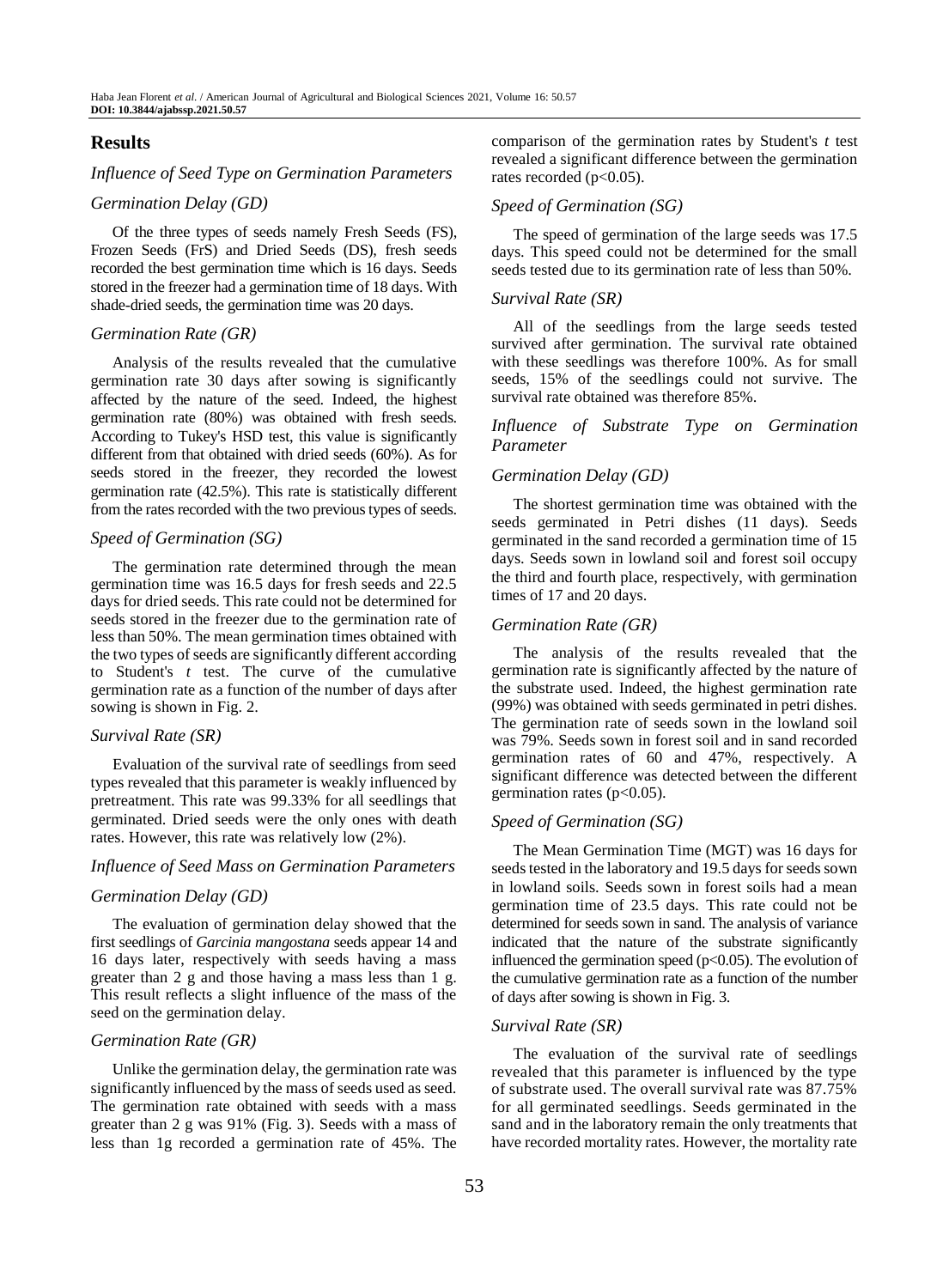was higher for seedlings germinated in sand. The survival rate was 54% for seedlings germinated in the sand and 97% for seedlings germinated in the laboratory.

#### *Monitoring of Seedling Growth in Nursery*

The comparative study of the growth of the seedlings resulting from the seeds of different masses was significantly influenced by the mass of the seeds used for sowing. Indeed, at the end of the six months of observation the average growth of the seedlings resulting from the large seeds reached  $12.07 \pm 1.42$  cm and that of the small seeds was of 6.19±0.95 cm that is to say respective monthly speeds of growth of 0.6 cm and 0.085 cm.

Regarding the nature of the substrate, the results revealed that the seedlings evolving on the lowland soil develop better than those evolving on the forest soil and on the sand. The average growth recorded at the end of the six months of follow-up is  $10.26 \pm 1.4$  cm with the lowland soil,  $8.72 \pm 1.23$ cm and 5.39±0.55 cm with the forest soil, i.e., monthly growth rates of 1.71 cm, 1.45 cm and 0.88 cm respectively. The Table 1 presents the results of the growth parameters of the seedlings recorded after a follow-up of 6 months.



**Fig. 2 :** Curve of evolution of the cumulative germination rate of the type of seed according to time FS: Fresh Seeds; DS: Dried Seeds; FrS: Frozen Seeds



**Fig. 3:** Curve of evolution of the cumulative rate of germination of the type of seeds of *G. mangostana* on various substrates according to time PD: Petri Dishes: SF: Forest Soil; LS: Lowland Soil; S: Sand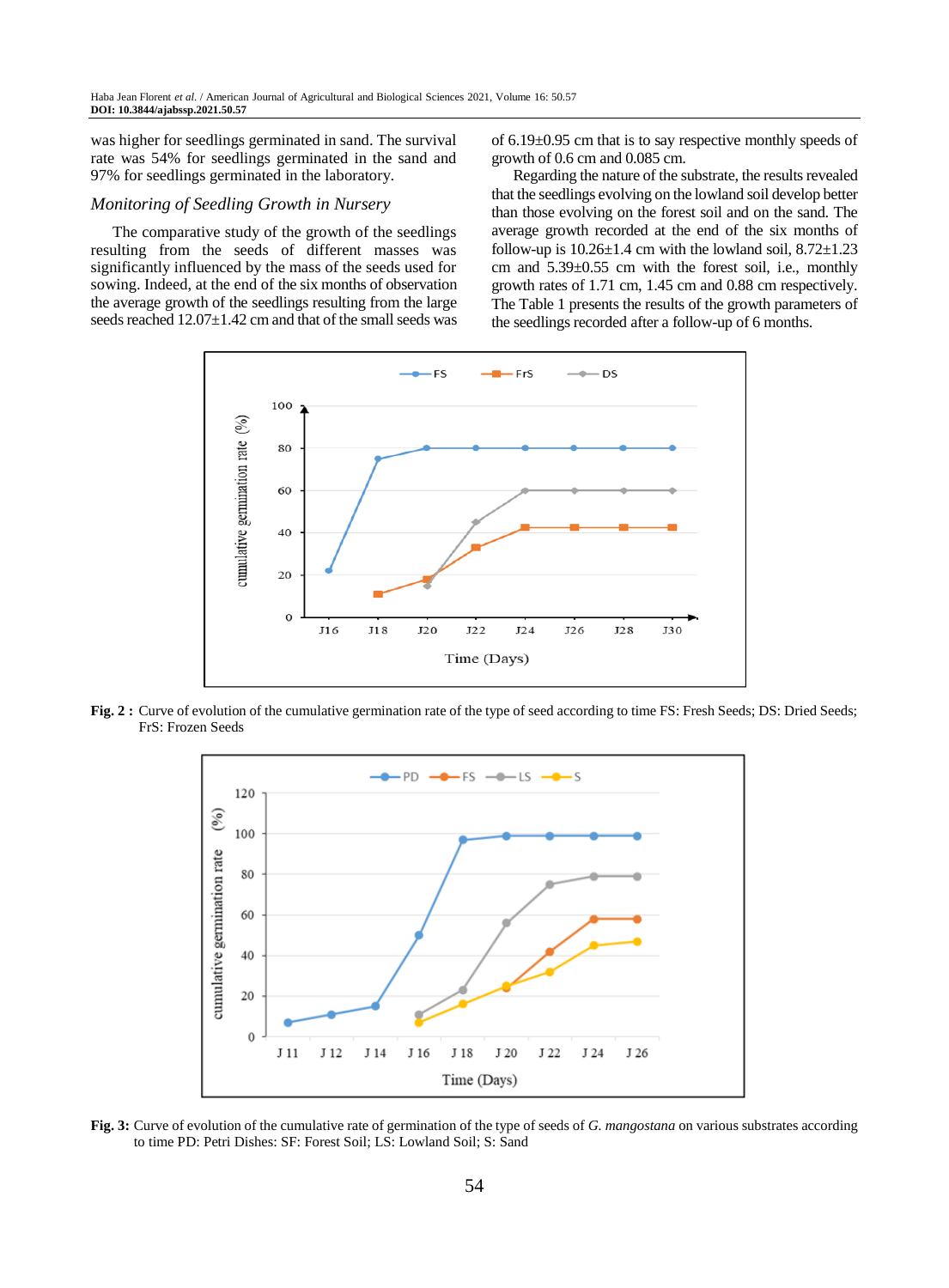Haba Jean Florent *et al*. / American Journal of Agricultural and Biological Sciences 2021, Volume 16: 50.57 **DOI: 10.3844/ajabssp.2021.50.57**

| <b>Table 1:</b> Effect of mass and substrate type on growth parameters of <i>Garcinia. mangostana</i> seedlings |                   |                   |                          |                    |                  |                          |
|-----------------------------------------------------------------------------------------------------------------|-------------------|-------------------|--------------------------|--------------------|------------------|--------------------------|
| Factors                                                                                                         | Type of treatment | Stem height (cm)  | Average speed (cm/month) | Leaf length $(cm)$ | Leaf width (cm)  | Root length (cm)         |
| Mass of seed                                                                                                    | LS                | $12.07 \pm 1.42a$ | 2.011                    | $5.02 \pm 0.36a$   | $3.95 \pm 0.22a$ | $14.80 \pm 0.45$         |
|                                                                                                                 | SS                | $6.19 \pm 0.95 b$ | 1.031                    | $3.77 \pm 0.13b$   | $2.71 \pm 0.17a$ | $6.93 \pm 1.73$          |
| Type of substrate                                                                                               | SF                | $8.72 \pm 1.23b$  | 1.45                     | $5.22 \pm 0.14a$   | $3.8 \pm 0.54a$  |                          |
|                                                                                                                 | LoS               | $10.26 \pm 1.4a$  | 1.71                     | $5.70 \pm 1.02a$   | $4.13 \pm 0.82a$ | $\sim$                   |
|                                                                                                                 |                   | $5.39 \pm 0.55 b$ | 0.88                     | $4.21 \pm 1.55a$   | $3.13 \pm 1.11a$ | $\overline{\phantom{a}}$ |

**LS**: Large Seeds; **SS**: Small Seeds; **SF**: Forest Soil; **LoS**: Lowland Soil; **S**: S and the values assigned the same letter are not statistically different  $(p>0.05)$ 

# **Discussion**

The results of these trials clearly showed the influence of the type of seed used on the germination parameters studied. Indeed the fresh seeds more humid recorded the best germination time, germination rate and germination speed. The reduction of the rate of germination from 80 to 60 then to 42.5% respectively with the dried seeds and preserved in the freezer could be due on the one hand to the loss of water by the cores during the drying and on the other hand by the time of conservation in the freezer too prolonged. This result lets appear a very strong influence of the moisture content of seeds on the process of germination of the seed of *Garcinia mangostana* L. The humidity of the fresh seeds would have contributed to the imbibition of the tissues of the seed thus supporting the hydrolysis and the degradation of the tissues of reserves in simple and assimilable forms. It is therefore the accessibility to these compound by the seed embryos that would be at the origin of seed germination. These results corroborate those of Agyili *et al*. (2007) who obtained similar results with *Garcinia kola* seeds. These authors found a significant reduction in the germination capacity of *Garcinia kola* seeds as soon as their water content was reduced (>30%). Quenzar *et al*. (2001) also noted a reduction in viability of *Grewia coriacea* seeds from 80 to 60, 48, 24 and 0%, respectively at one, two, three and four weeks after storage. In terms of storage, the time the seeds were kept in the freezer would have been too long and would have caused the loss of germinative power of the seeds. This conservation would have had a more marked effect on the viability of the embryonic axes of the seeds. This result agrees with those of Benmahioul *et al*. (2010) who found that the germination of *Pistacia vera* L seeds went from 100% with freshly harvested seeds to 87.3 and 30.9% with seeds stored for 12 and 18 months respectively. On the other hand, Jiofack and Dondjang (2007) noted that low temperatures maintain the germination capacity of *Tetracarpidium conophorum* (Euphorbiaceae) seeds in proportions close to those of freshly harvested seeds. This difference could be due to the different nature of the seeds used and the temperature of conservation of the seeds. Indeed for this study the temperature used for the conservation (-4°C) was lower than that used by these authors.

The seeds of masses higher than 2 g recorded the shortest time of germination (14 days) and the best rate of germination (91%), contrary to the seeds of masses lower than 1g for which these values were of 16 days and 45% respectively for the delay and the rate of germination of seeds. The results obtained clearly show the influence of seed mass on germination parameters in *Garcinia mangostana*. They could result from the intrinsic conditions of the seeds used. The maturity and the favorable physiological predisposition of the large seeds would have favored a better germinative capacity of the latter. In the larger seeds, the embryos would have a certain ability to germinate and emit roots. Unlike large seeds, small seeds (less mature) tend to abort once planted. The results of this study are similar to those of Bourdeautf and Moreuil (1970) who showed the influence of the mass of the *Garcinia mangosteen* seed on the germination rate. The germination rates obtained by these authors were 97 and 78% respectively with large and small seeds.

Concerning the influence of the type of substrate, the results obtained showed a significant effect of this factor on the germination parameters of the *Garcinia mangostana* seed. Indeed, the germination rates obtained with the different substrates used were 99% with petri dishes (germination in the laboratory), 79% with the lowland soil, 60% with the forest soil and 47% in the sand. This study shows a very good ability of *Garcinia mangostana* seeds to germinate in petri dishes under controlled conditions. These results would be the cause of the extrinsic conditions of germination created inside the Petri dishes. The germination of *Garcinia mangostana* seeds would be very strongly influenced by temperature and humidity. The humidity and the heat of the Petri dishes would have started in a joint way the metabolic reactions at the origin of the germination. It is thus rightly that germination carried out in the lowland soil (more humid), recorded rates and of germination higher than those obtained with the forest soil and the sand which would have a weak capacity of retention in water. Also, the good sanitary condition of the environment and of the sown seeds could explain these results. Indeed, once buried in the soil, the seeds are exposed to pathogens and are often attacked by insects. Seeds germinated in petri dishes would therefore be less exposed to pathogens or attacked by pests. According to Niang *et al*. (2010) and Martine *et al*. (2011), decreases in germination rates and high seed mortality would be related to bacterial, fungal and insect attacks.

The comparative study of the growth of seedlings from seeds of different masses and evolving on different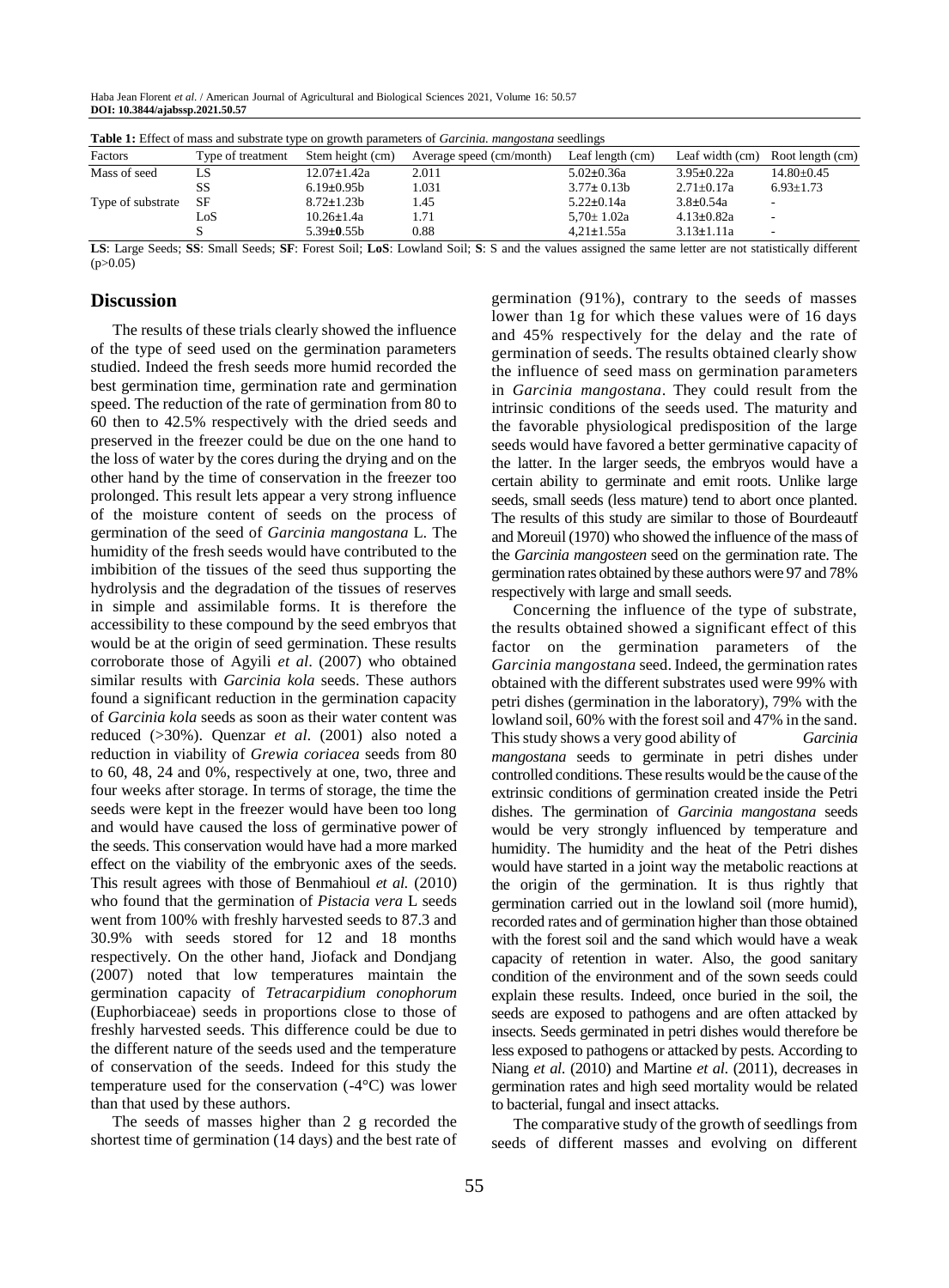substrates showed on the one hand that the seedlings from large seeds develop better, grow faster and are more vigorous than those from small seeds. On the other hand, the study showed that the seedlings growing on the lowland soil developed better than those growing on the forest soil. These results are believed to be due to the physico-chemical properties of the soil used. The clay texture and mineral composition of the lowland soil (richer in phosphorus) would be more favorable to the growth of mangosteen seedlings through root emission. The lowland soil would provide the seedlings with the water and mineral elements necessary for their development. Also, the relatively higher humidity of the lowland soil could explain these results. The mangosteen tree is a late-growing plant that has difficulty resisting drought and that requires particularly high humidity conditions for its development. Hume and Cobin (1946) and Havard (1950) report that soils with 60 to 75% clay content were favorable to the development of mangosteen trees.

# **Conclusion**

The germination of the seed of *Garcinia mangostana* is significantly influenced by the type of seed, the mass and the type of substrate used. The study carried out revealed that the freshly harvested seeds give better delay, speed and rate of germination than the dried or preserved seeds. As for the type of substrate, the highest germination rate was obtained with the seeds put to germinate in Petri dishes. As for the follow-up of seedlings in the nursery, those from seeds with a mass greater than 2 g growing on the lowland soil recorded the best performance. These seedlings grew faster and were more vigorous.

# **Author's Contributions**

The contribution of the authors was at all levels from the conduct and realization of the work to the writing of the manuscript.

**Haba Jean Florent:** Conducted the trials collected the data, analyzed the results and was one of the main editors of the manuscript.

**Phaceli Elichama Desirée, Silué Nakpalo:** Helped carry out the protocol and conduct the trials.

**Dembele Ardjouma, Koffi Kouao Jean:** Were the investigators of the research project and were the artisans of its implementation by creating the carder of its realization. They also supervised the wrinting of the manuscript**.**

# **Ethics**

This article is original and contains unpublished material. The corresponding author confirms that all of the other authors have read and approved the manuscript and no ethical issues involved.

# **References**

- Agyili, J., Sacande, M., Koffi, E., & Peprah, T. (2007). Improving the collection and germination of West African *Garcinia* kola Heckel seeds. New Forests, 34(3), 269-279. [http://link.springer.com/article/10.1007/s11056-007-](http://link.springer.com/article/10.1007/s11056-007-9054-7) [9054-7](http://link.springer.com/article/10.1007/s11056-007-9054-7)
- Ahoussi, K. E., Koffi, Y. B., Kouassi, A. M., Soro, G., Soro, N., & Biémi, J. (2013). Étude de la variabilité hydroclimatique et de ses conséquences sur les ressources en eau du Sud forestier et agricole de la Côte d'Ivoire: Cas de la région d'Abidjan-Agboville. International Journal of Pure  $&$  Applied Bioscience, 1(6), 30-50. [https://www.scirp.org/reference/referencespapers.](https://www.scirp.org/reference/referencespapers.aspx?referenceid=264537) [aspx?referenceid=264537](https://www.scirp.org/reference/referencespapers.aspx?referenceid=264537)
- Benmahioul, B., Khelil, B., Kaïd-Harche, M., & Daguin, F. (2010). Étude de la germination et de l'effet du substrat sur la croissance de jeunes semis de I L. Germination study and substrate effect on the growth of young seedlings of Pistacia vera L. Acta Botanica Malacitana, 35, 107-114.

doi.org/10.24310/abm.v35i0.2865

- Berka, S., & Harfouche, A. (2001). Effets de quelques traitements physico-chimiques et de la température sur la faculté germinative de la graine d'Arganier. Revue forestière française. [doi.org/10.4267/2042/5219](https://doi.org/10.4267/2042/5219)
- Bita, A., Mpika, J., Saya, R.A., Ngantsoue, L., Attibayeba (2017). Evaluation des conditions de germination des noyaux de Grewia coriacea Mast. (Malvaceae). Int. J. Biol. Chem. Sci. 11(6): 2809-2825. doi.org/10.4314/ijbcs.v11i6.20
- Bourdeaut, J., & Moreuil, C. (1970). Le mangoustanier. Ses possibilités de culture en Côte d'Ivoire et à Madagascar. Fruits, 25(4), 223-245. [https://agritrop.cirad.fr/421584/1/document\\_4215](https://agritrop.cirad.fr/421584/1/document_421584.pdf) [84.pdf](https://agritrop.cirad.fr/421584/1/document_421584.pdf)
- Dembélé, A. (2013). Technique de production du mangostanier (*Garcinia mangostana* L, Clusiaceae), Itinéraire Technique Conservation Poste-récolte des fruits et normes du Codex alimentarus. Laboratoire National d'Appui au Développement Agricole, fiche technique, p 27.
- Havard, D.B. (1950). Le mangostanier. Fruits, Paris, vol.5, n°5, p 161-166.
- Hume, E. P., & Cobin, M. (1946). Relation of seed size to germination and early growth of mangosteen. Proceedings of the American Society for Horticultural Science (EUA) v. 48 p. 298-302. http://www.sidalc.net/cgibin/wxis.exe/?IsisScript=orton.xis&method=post&f ormato=2&cantidad=1&expresion=mfn=050004